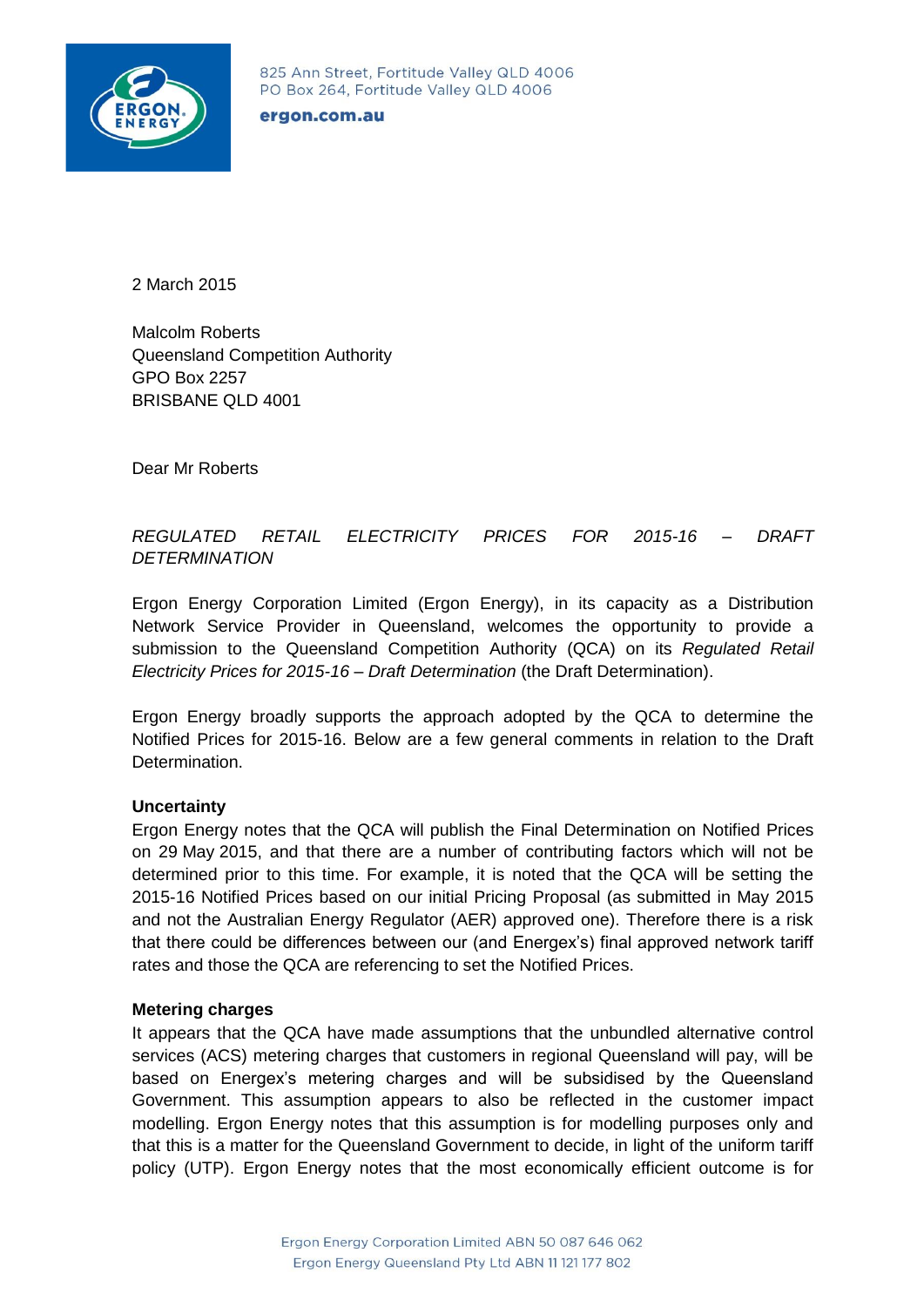customers to see cost reflective prices. However, Ergon Energy notes that customer impacts must be considered in the transition to cost reflective prices.

## **Cost reflective prices**

Ergon Energy supports and appreciates the QCA's approach to improve cost reflective signals, particularly with respect to Tariffs 12 and 22A. In our consultation paper on network tariffs<sup>1</sup>, we have noted the importance of ensuring that:

- the long run marginal cost of supplying energy is reflective through a peak charge; and
- the residual costs are allocated to charges in a way that reflects customers' willingness to pay (but without affecting physical and economic bypass).

Ergon Energy suggests that Notified Prices which reflect these principles will result in better outcomes for prices in the long term. Ergon Energy is happy to discuss how we can better promote these principles with the QCA, noting the limitations posed by the UTP and other arrangements.

## **Metering change requirements**

Ergon Energy notes the introduction of Tariff 22A from 1 July 2015 will include a transitional framework for customers to transfer off the existing Tariff 22 to the new instrument. The transition period suggested by the QCA is two years, but there is reasonable justification to progress in a shorter time period to support ongoing network tariff reform agendas.

Currently the draft Gazette implies that meter changes would occur at the customer's request, rather than as part of a meter change schedule led by Ergon Energy. Ergon Energy suggests that it is more cost efficient if there is a consolidated and managed program of meter replacement and reprogramming of metering at the identified sites from 1 July 2015, with a commitment to complete change out by 30 June 2016 if possible. This would mean that customers are transferred to the new tariff structure as soon as the new metering configuration / capability is implemented at each site. Ergon Energy notes this will require customer engagement, but is likely to avoid having a number of customers remaining on the old tariff at the end of the transitional period (which is likely under a customer-led transition).

## **Network tariffs**

1

Ergon Energy is currently considering the introduction of four standardised tariffs for our Connection Asset Customers (CAC) as part of our Network Tariff Strategy. In addition, we are considering moving existing Standard Asset Customer (SAC) Large High Voltage customers onto our SAC Large Demand Large tariffs. This would mean that the SAC Large High Voltage tariff would no longer be available.

<sup>1</sup> Ergon Energy (2014), *Consultation Paper: Future Networks Tariffs*, December 2014, [https://www.ergon.com.au/network/network-management/network-pricing/network-tariff-strategy](https://www.ergon.com.au/network/network-management/network-pricing/network-tariff-strategy-consultation/2015-16-consultation-information)[consultation/2015-16-consultation-information.](https://www.ergon.com.au/network/network-management/network-pricing/network-tariff-strategy-consultation/2015-16-consultation-information)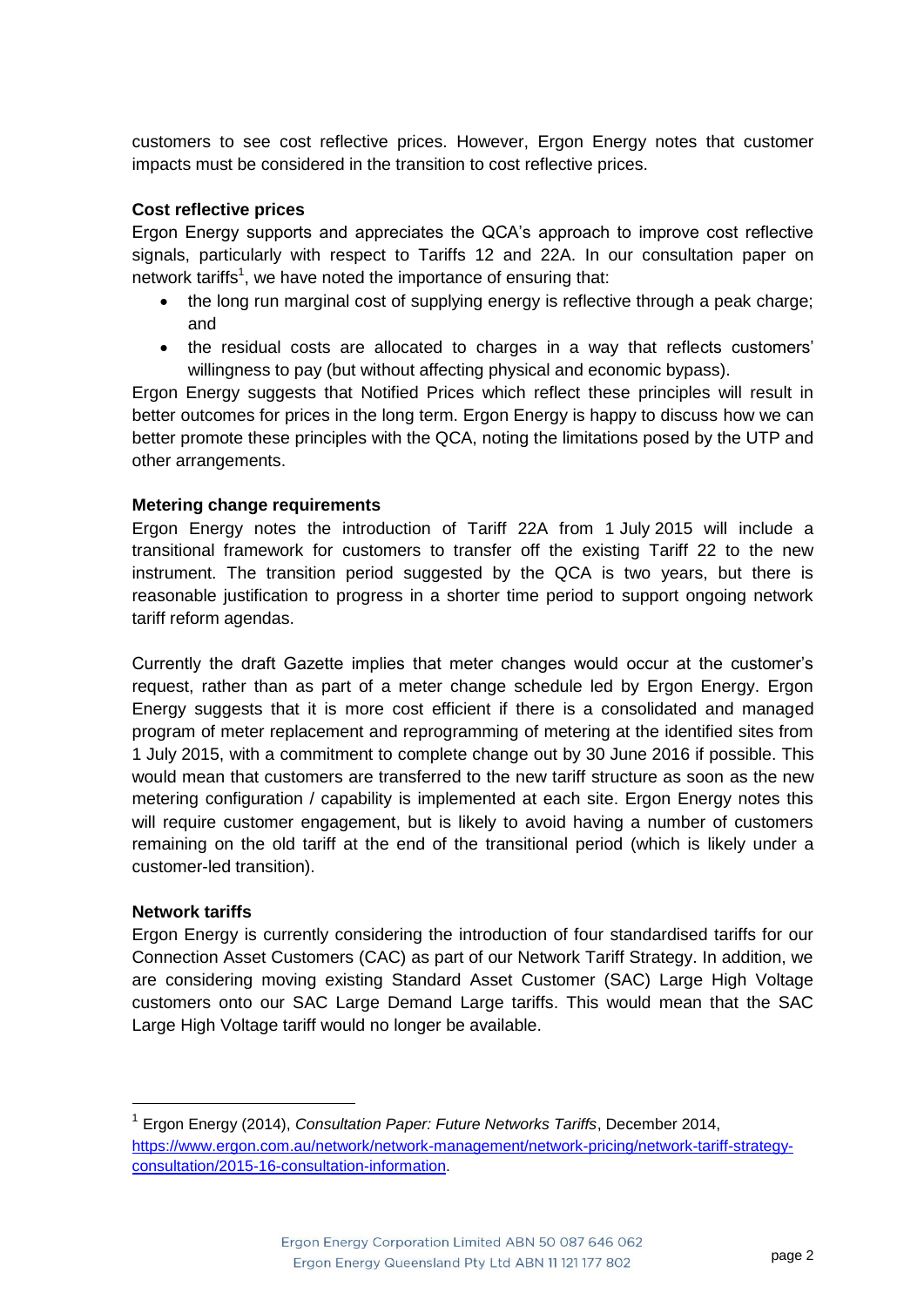These changes are likely to impact Tariffs 47 and 48. As such, the QCA may wish to reconsider the network tariffs underlying these tariffs. Additional regulated retail tariffs may also be required to take into account the standardised tariffs for CACs.

Further, in our consultation paper on network tariffs we indicated that we were considering the introduction of a seasonal Time of Use demand tariff for residential and small business customers from 2016-17. However, due to the outcomes of our preliminary modelling and the confidence this has given us about the best path forward for tariff reform to deliver price relief, we are now proposing to introduce the tariff on a voluntary basis in 2015-16. Customer access to this tariff would be subject to customers having the necessary metering and Ergon Energy having appropriate billing system changes in place. We request that the QCA consider reflecting these network tariff structures in retail tariffs in their Final Determination as they have done with our other Time of Use tariff structures.

Ergon Energy is happy to work closely with the QCA as our network tariff reforms progress to ensure they can be appropriately reflected in regulated retail tariffs.

# **Changing retail tariffs**

1

Ergon Energy has concerns about the changing retail tariffs section in Part 4 of the draft Gazette. Currently a customer or retailer may apply to Ergon Energy for a change to the network tariff assigned to a National Metering Identifier (NMI) by sending a request to the Service Transaction Centre. Any change in a network tariff assigned to a NMI will take effect from the date as approved by Ergon Energy. Subject to a change in usage or the pattern of usage at the customer's installation, a further request to change the Network Tariff Code assigned to a NMI should not be made until a period of 12 months has elapsed from the previously approved request for the NMI. $<sup>2</sup>$  This policy is consistent with</sup> the current Standard Co-ordination Agreement contained at Annexure C to the Electricity Industry Code (refer clauses 7.5 and 7.6) and clause 6B.A3.2 of the National Electricity Rules (NER), which will apply in Queensland from 1 July 2015.

Ergon Energy's believes that the conditions for regulated retail tariffs should be consistent with the conditions for the underlying network tariffs. Therefore, for condition (ii) at the top of p82 of the Draft Determination, Ergon Energy suggests the following statement may be more appropriate:

*'(ii) the change is due to a change in usage or the pattern of usage at the customer's installation and the customer meets certain costs associated with changing to another tariff'*.

Secondly, Ergon Energy does not support the option to allow residential customers to switch between Tariff 11 and 12 as they like. As noted by the QCA, this could result in customers 'gaming' the system and is counter to the signals Ergon Energy is trying to send to customers through our network tariffs (for example, to reduce energy consumption during peak times, and efficient use of the network).

<sup>&</sup>lt;sup>2</sup> 2014-15 Network Tariff Guide for Standard Control Services, p12-13